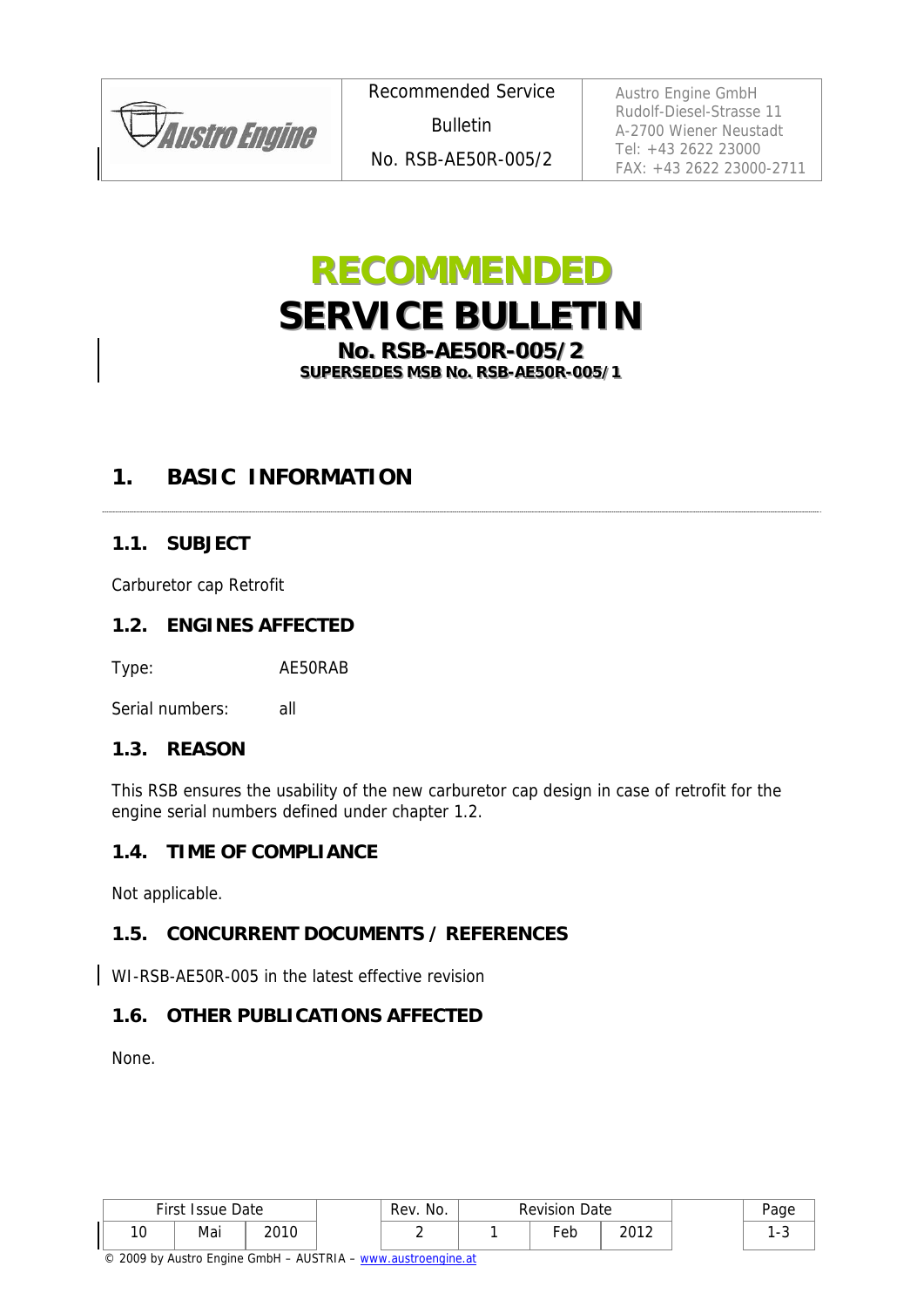

Austro Engine GmbH Rudolf-Diesel-Strasse 11 A-2700 Wiener Neustadt Tel: +43 2622 23000 FAX: +43 2622 23000-2711

### **2. TECHNICAL DETAILS**

### **2.1. ACCOMPLISHMENT / INSTRUCTIONS**

WI-RSB-AE50R-005, latest effective issue is recommended to be complied with.

### **2.2. ILLUSTRATIONS**

None.

### **2.3. MASS (WEIGHT)**

None.

### **2.4. APPROVAL STATEMENT**

The technical information or instructions contained in this document relate to the Basic Type Design which has been approved by EASA and to the Design Change Report No. MDC-E1-093b which has been approved under the authority of DOA No. EASA.21J.399.

The technical content of this document has been approved under the authority of DOA No. EASA.21J.399.

### **3. PLANNING INFORMATION**

### **3.1. MATERIAL & AVAILABILITY**

Carburetor cap R1B-31-100-302-030 Cap screw ISO4762-M5x12-8.8-ZP Cap screw - sealing ring DIN7603-A5, 5x8-Al Stop nut (2x) R1B-31-000-805 Securing wire Ø1 mm

### **3.2. SPECIAL TOOLS**

Calibrated pressure gauge

### **3.3. LABOR EFFORT**

Approx. 30 min.

| First<br><b>Issue Date</b> |     | Rev. No. | <b>Revision Date</b> |     | aae  |        |
|----------------------------|-----|----------|----------------------|-----|------|--------|
| $\sim$<br>ιv               | Mai | າດາ ດ    |                      | Eeb | 2012 | $\sim$ |

© 2009 by Austro Engine GmbH – AUSTRIA – www.austroengine.at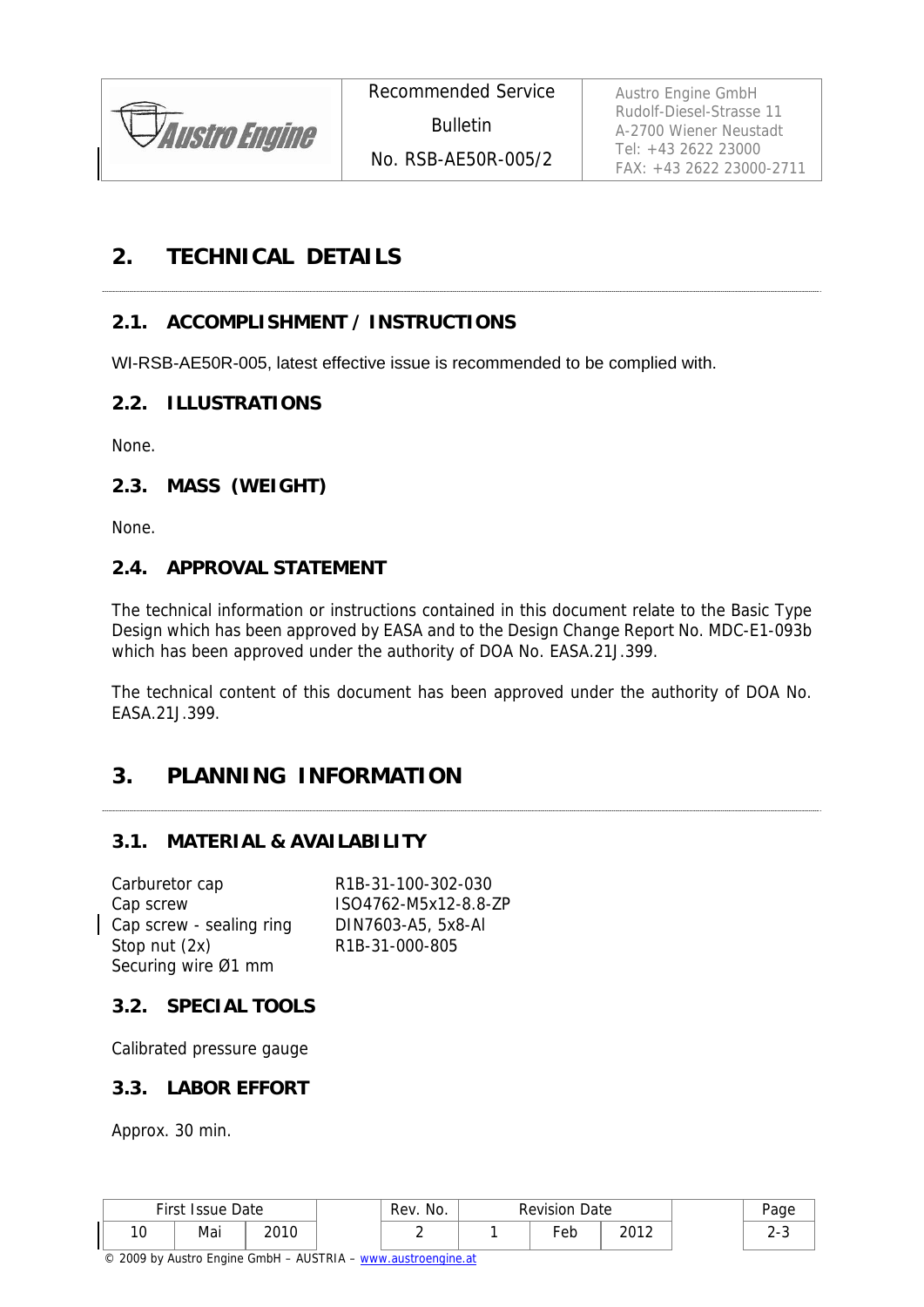**Austro Engine** 

### **3.4. CREDIT**

Not applicable.

### **4. REMARKS**

#### ■鑑 **NOTE:**

- o All measures must be carried out by a certified engine station and certified engine mechanic.
- o The accomplishment of the instructions shown under chapter 2.1 must be confirmed in the respective engine log book.
- o The accomplishment of the instructions must be carried out within the time of compliance according chapter 1.4.
- o In case of doubt please contact the Austro Engine GmbH After Sales Support (e-mail: service@austroengine.at; Tel: +43 2622 23000 2525).

### **5. EXPLANATORY NOTES**

### **5.1. SYMBOL EXPLANATION**

WARNING: Disregarding these safety rules can cause personal injury or even death

 **CAUTION:** Disregarding these special instructions and safety measures can cause damage to the engine or other components.

**NOTE:** Additional note or instruction for better understanding of an instruction

### **6. APPENDIX**

None.

|               | First Issue Date |      | Rev. No. | <b>Revision Date</b> |                       | Page        |
|---------------|------------------|------|----------|----------------------|-----------------------|-------------|
| $\sim$<br>, U | Mai              | 2010 |          | $\overline{e}$ eb    | າດ1າ<br>2012 <b>L</b> | ⌒<br>ັ<br>~ |

© 2009 by Austro Engine GmbH – AUSTRIA – www.austroengine.at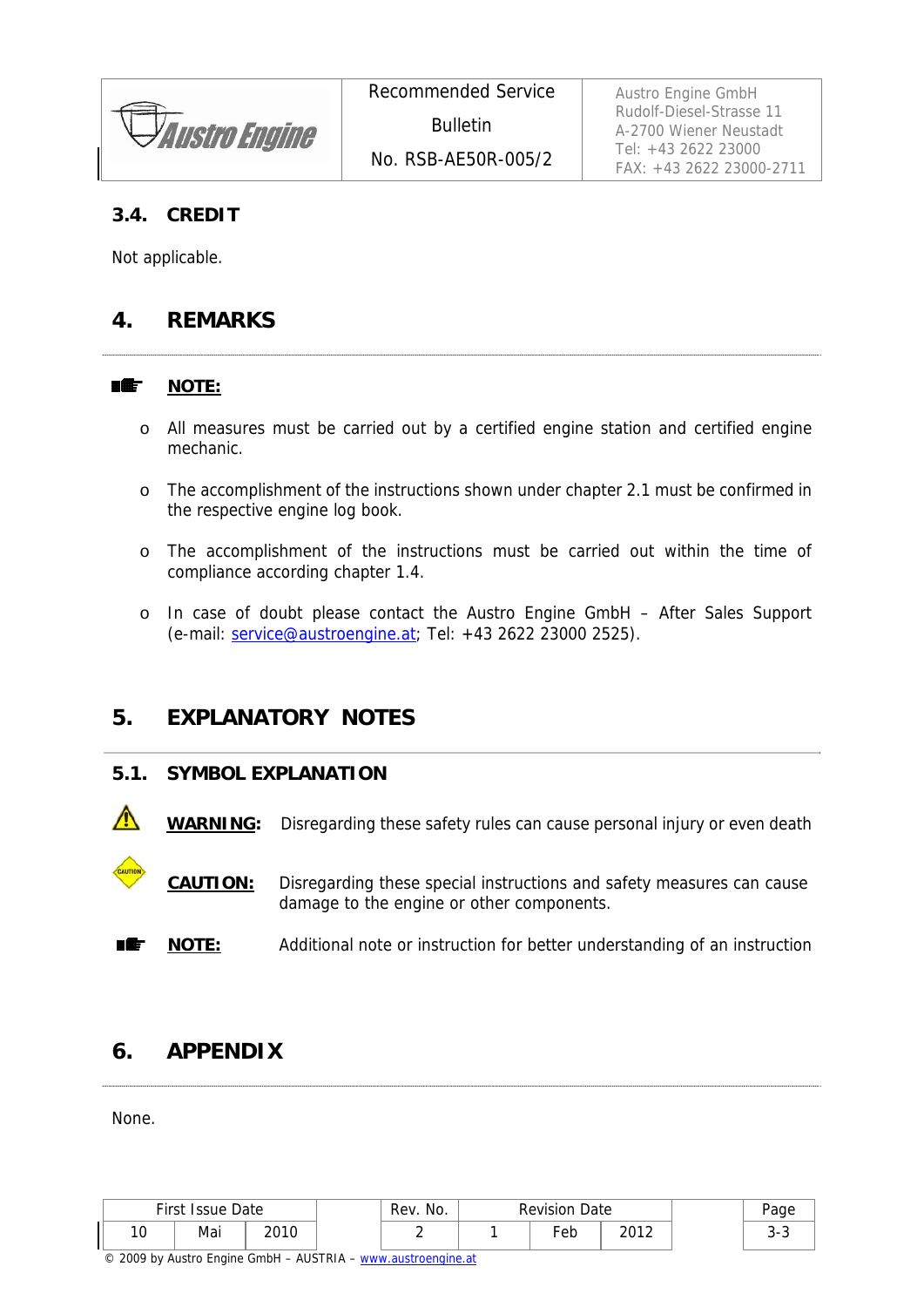

Austro Engine GmbH Rudolf-Diesel-Strasse 11 A-2700 Wiener Neustadt Tel: +43 2622 23000 FAX: +43 2622 23000-2711

### WORK INSTRUCTION

### WI-RSB-AE50R-005/1 SUPERSEDES WI-RSB-AE50R-005

## "EXCHANGE OF CARBURETOR CAP"

### **I GENERAL INFORMATION**

### **I.1 Subject:**

All AE50R engines that are affected by service bulletin RSB-AE50R-005/2.

### **I.2 Reference documents:**

None.

### **I.3 Remarks:**

None.

### **II DRAWINGS, SPECIAL TOOLS & MATERIALS**

### **II.1 Drawings:**

Not applicable.

### **II.2 Special Tools:**

Calibrated pressure gauge

### **II.3 Materials:**

See RSB-AE50R-005/2.

| First Issue Date    |     | No.<br>Rev. | <b>Revision Date</b> |     |      |  |
|---------------------|-----|-------------|----------------------|-----|------|--|
| $\sim$<br>, ,<br>24 | ∙eb | 0011        |                      | ∙eb | າດ1າ |  |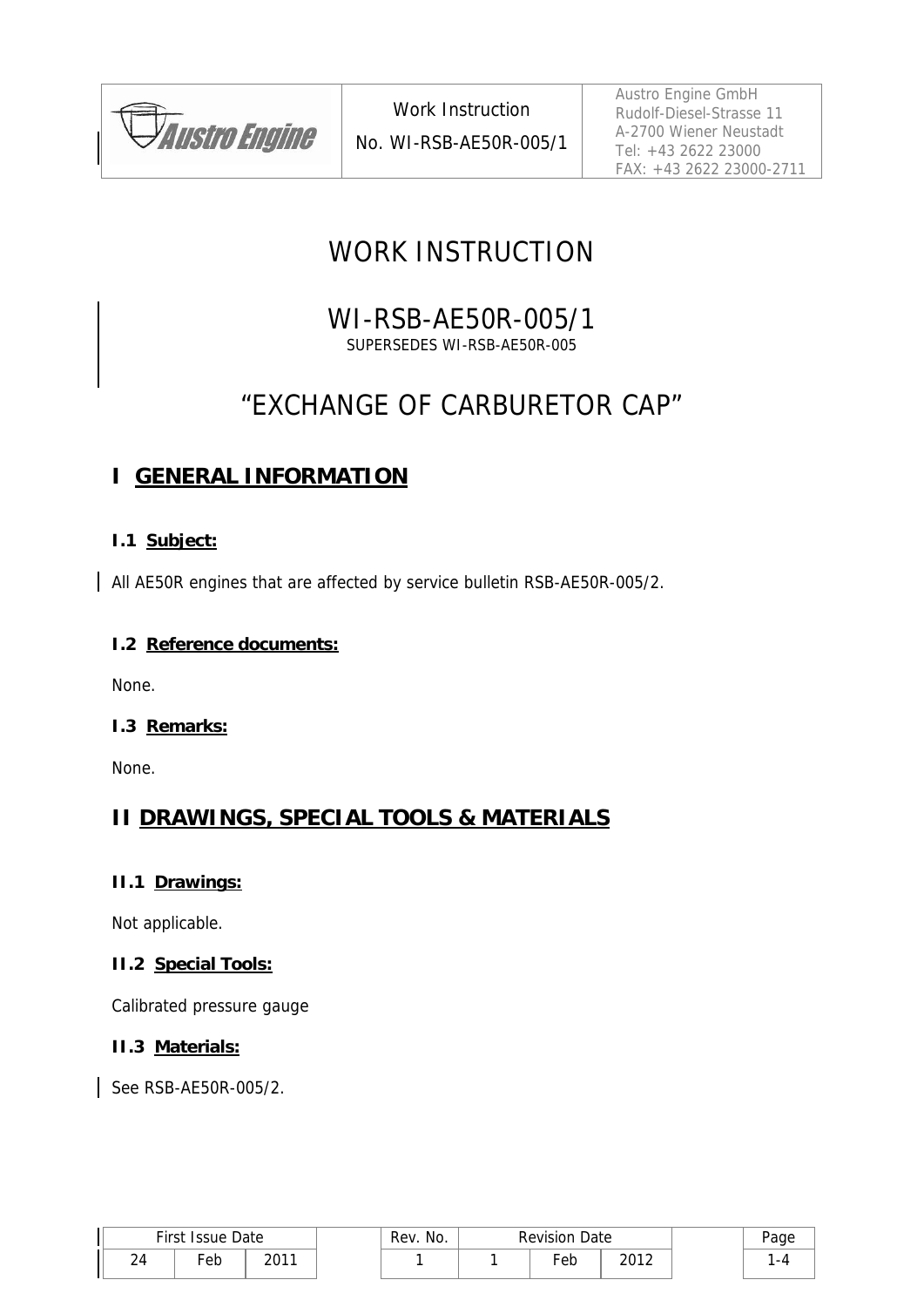

Work Instruction No. WI-RSB-AE50R-005/1 Austro Engine GmbH Rudolf-Diesel-Strasse 11 A-2700 Wiener Neustadt Tel: +43 2622 23000 FAX: +43 2622 23000-2711

### **III INSTRUCTIONS**

### **III.1 Disassembly of the carburetor**

Release the two stop nuts [1] securing the carburetor to the engine housing and detach the carburetor from the engine housing. Close the remaining openings to prevent moisture from invading the engine housing.



**Figure 1 Disassembly of the carburetor assembly**

### **III.2 Disassembly of carburetor cap:**

Place the carburetor on a clean work surface as shown in Figure 2. Use a slotted screw driver to release the screw [2] fixing the carburetor cap as shown in Figure 3.





Figure 2 Assembled carburetor Figure 3 Disassembled carburetor cap

Further remove the filter screen [3] and the cork sealing [4]. As they will be used for assembly again, ensure that they are not damaged or soiled until the subsequent assembly.

|    | First Issue Date |             | No.<br>Rev. | Revision<br>Date |      | Page    |
|----|------------------|-------------|-------------|------------------|------|---------|
| 24 | ∙eb              | 2011<br>ZU. |             | Feb              | 2012 | -4<br>∸ |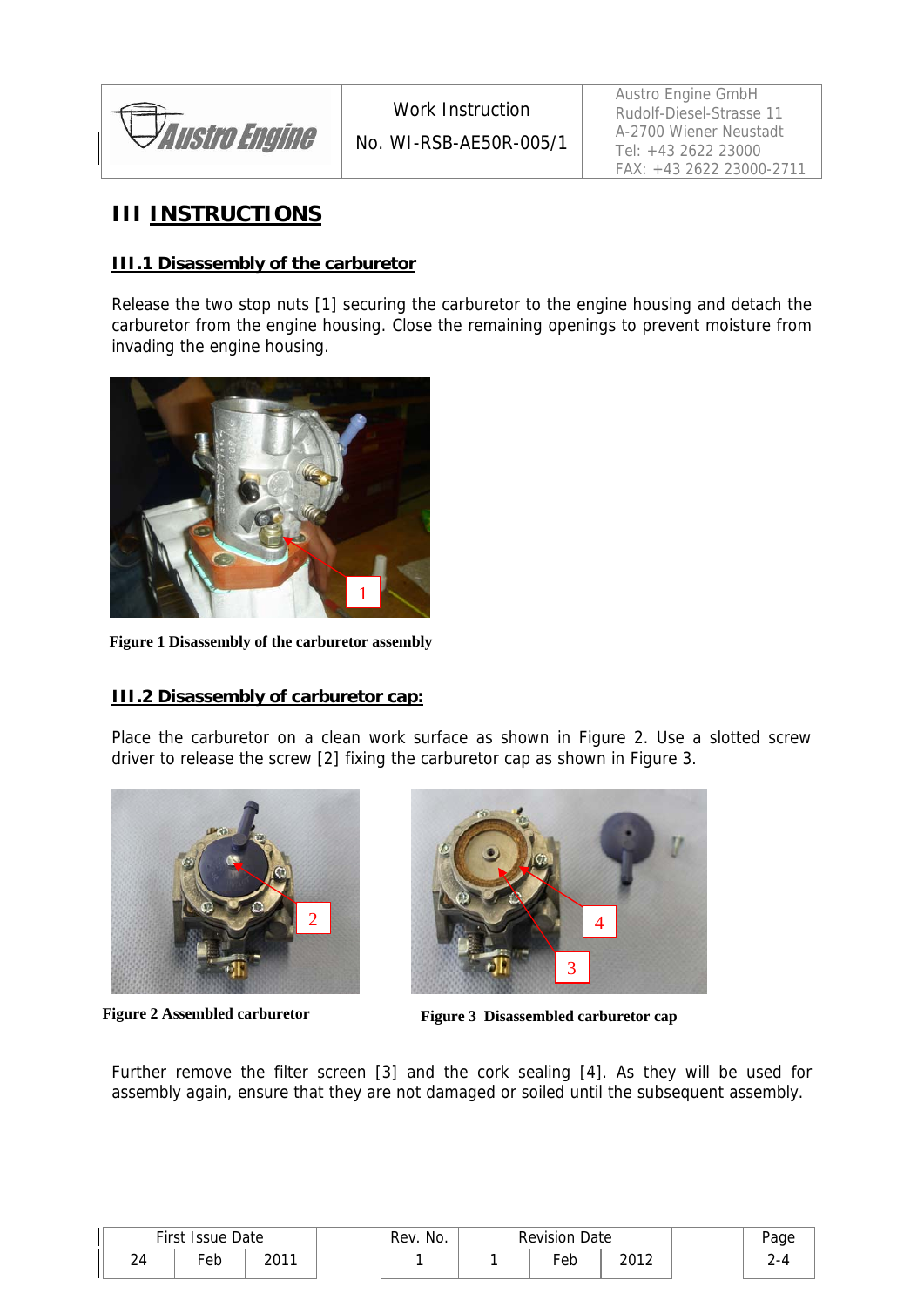

Work Instruction

No. WI-RSB-AE50R-005/1

Austro Engine GmbH Rudolf-Diesel-Strasse 11 A-2700 Wiener Neustadt Tel: +43 2622 23000 FAX: +43 2622 23000-2711

### **III.3 Modification of the carburetor:**

The carburetor filter cap has to be modified to be able to use the new carburetor cap design. Therefore drill a  $\varnothing$  4,2 mm bore 7 mm deep into the middle thread as shown in Figure 4 and cut a M5 thread to the depth of 6mm. Further drill a Ø1,5 mm securing wire hole as shown below.

Ensure throughout the whole process that chips are prevented from entering the openings of the carburetor.



**Figure 4 Modification of Carburetor filter cap**

#### **III.4 Assembly of the carburetor:**

Clean the area [5] before proceeding using air pressure.

Place the filter screen on the carburetor filter cap and the cork sealing (see Figure 5 and Figure 6)



**Figure 5 Filter screen mounting Figure 6 Cork sealing mounting**

| First Issue Date |     |      |  |  |  |  |  |  |  |
|------------------|-----|------|--|--|--|--|--|--|--|
| ′Ω               | Feb | 2011 |  |  |  |  |  |  |  |



| <b>First Issue Date</b> |     | Rev. No. | Revision Date |  |     |      |  |
|-------------------------|-----|----------|---------------|--|-----|------|--|
| 24                      | ⊏eb | 0011     |               |  | ⊦eb | າດ1າ |  |